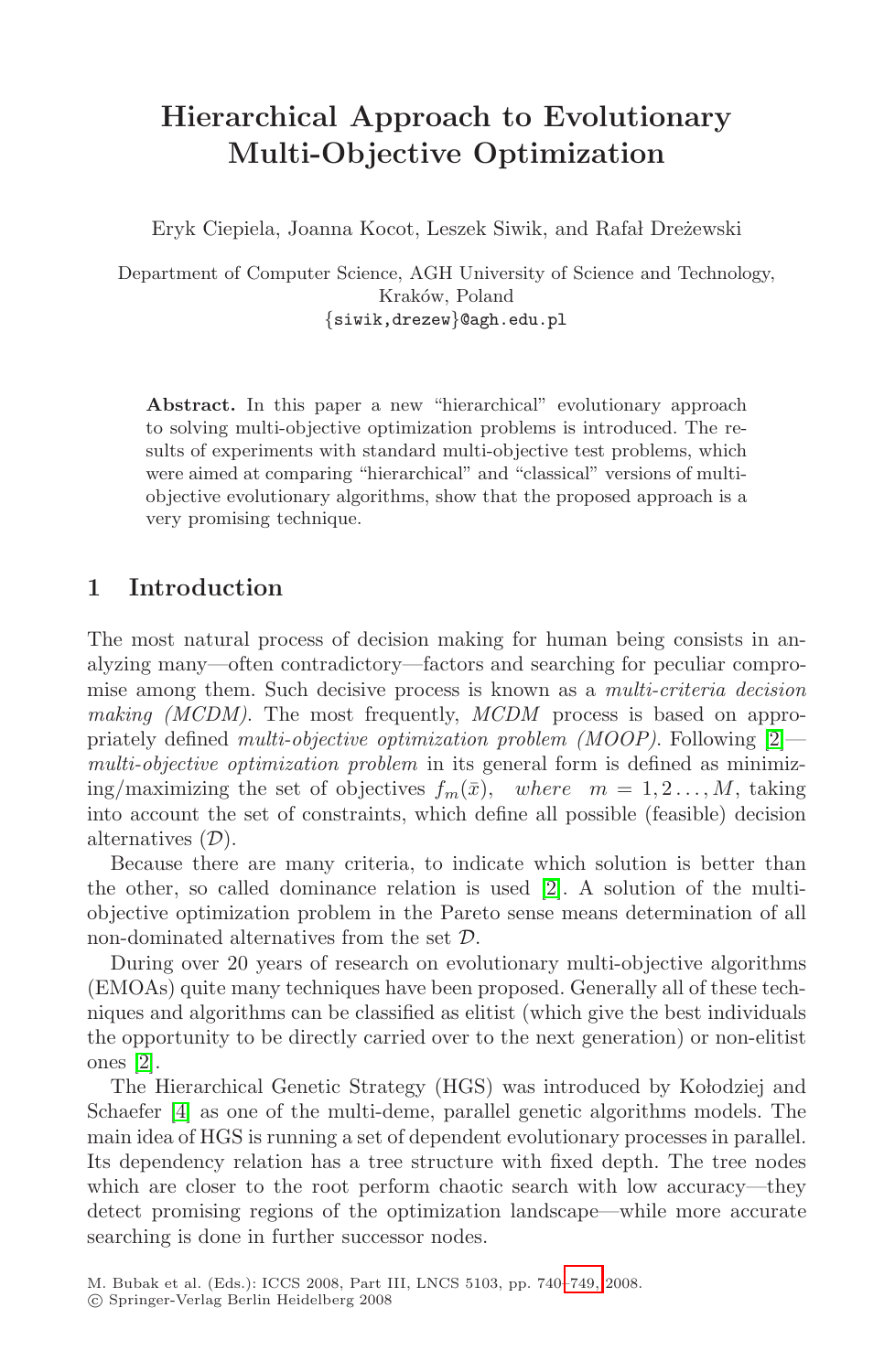In the course of this paper the new "hierarchical" approach to multi-objective optimization based on HGS model is presented and compared experimentally with "classical" EMOAs. "Hierarchical" in this context means that presented algorithm is trying to identify more and more precisely (in a hierarchical way) the more and more accurate approximation of non-dominated points.

The paper is organized as follows. First the HGS model is described with more details. Next the "hierarchical" approach to multi-objective optimization (MOHGS) is presented. The preliminary experimental results comparing "hierarchical" and "classical" versions of multi-objective ev[olu](#page-9-2)tionary algorithms conclude the paper.

# **2 Hierarchical Genetic Strategy**

As it was said already, the main idea of HGS is running in parallel a set of dependent evolutionary processes organized as a tree with more and more accurate searching done in the nodes located far and far away from the root of the tree [4]. The HGS node's individuals represent the solutions (phenotypes) with precision that increases with the node's level.

After a metaepoch which lasts a predefined number of iterations of evolutionary algorithm, each HGS node chooses the best individuals. Each of them constitutes a new "child" population. This procedure is called sprouting operation and is performed conditionally, according to the outcome of the branch comparison operation. It is reasonable as long as such a comparison prevents the same or similar individual from sprouting identical or similar populations in the child HGS nodes.

Avoiding exploration of the same regions of the optimization landscape is also supported by further operation called reduction. However, unlike branch comparison operation, reduction is performed after branches have been sprouted. Reductions can be performed both within the scope of sibling HGS nodes—then it is said to be local, and globally when sibling scope is exceeded. Details on how the above mentioned operations are carried out depend strongly on the implementation of HGS.

The individua[l b](#page-9-3)eing sprouted, has to be prepared to find a new HGS node of increased precision, what means that the individual (phenotype) has to be specified more precisely. This is accomplished e.g. by appending randomly least significant bits to the floating point number's binary representation.

# **3 Multi-Objective Hierarchical Genetic Strategy**

The first implementations of HGS ([6]) used simple genetic algorithm (SGA) as the main optimization algorithm, therefore being limited to optimizing singleobjective problems. Our goal in this paper is to introduce multi-objective optimization algorithms to HGS—thus developing multi-objective HGS (MOHGS) and provide it with new features to take advantage of these algorithms' properties.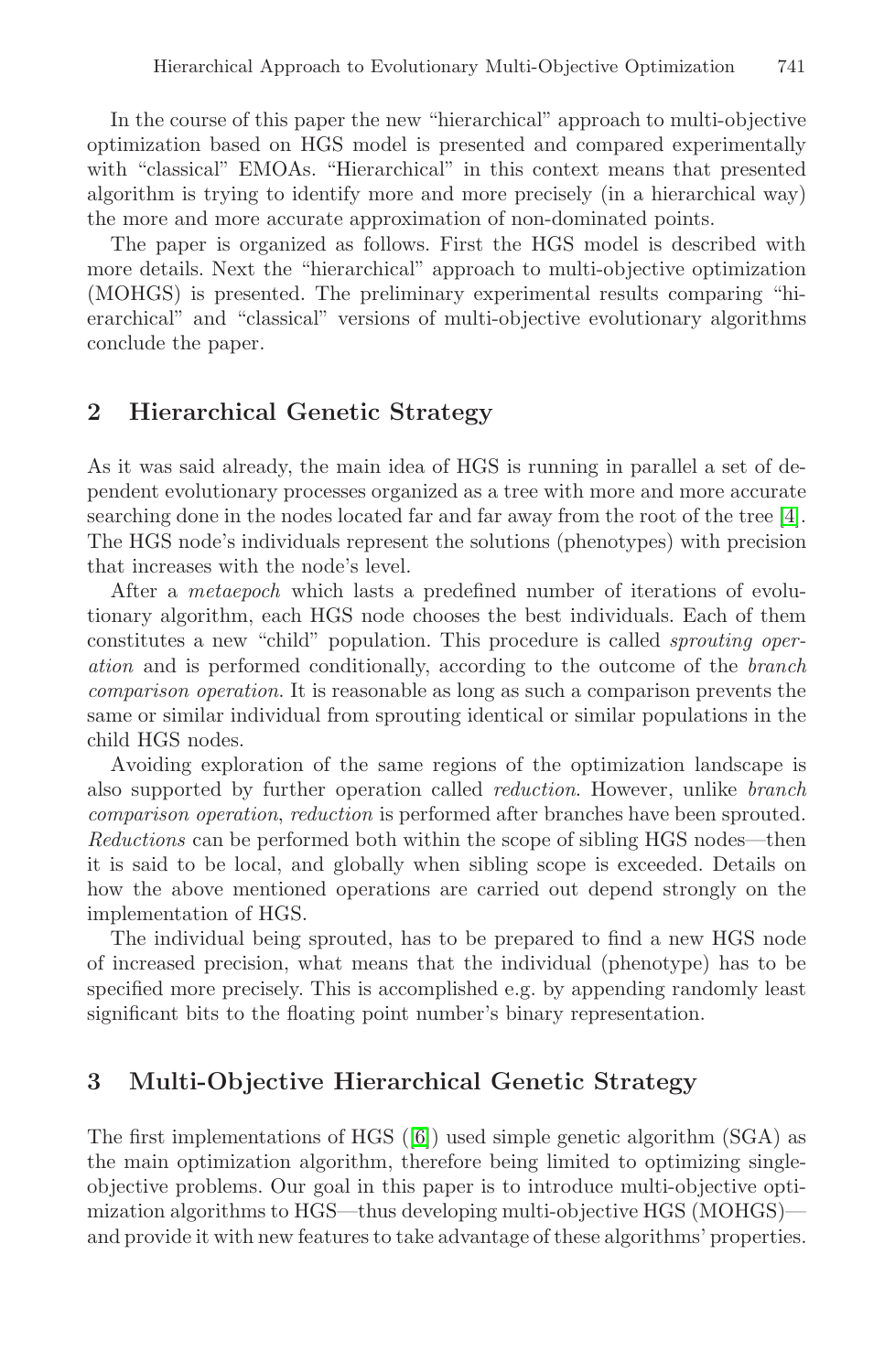<span id="page-2-0"></span>In our approach SGA algorithm was replaced by vector evaluated genetic algorithm (VEGA) [5], multiple objective genetic algorithm (MOGA) [3], strength pareto evolutionary algorithm (SPEA) [9] and non-dominated sorting genetic algorithm II (NSGA-II) [2]. However, any other multi-[ob](#page-9-0)jective evolutionary algorithm could have been used as well.

#### **3.1 Sprouting and Reduction Operators in MOHGS**

Having more than one objective[s](#page-9-0) [t](#page-9-0)o operate on, means that in the process of sprouting more than one criterion can be considered. Furthermore, these criteria do not have to be limited only to objectives, but other properties of the investigated population (generation) can be used—e.g. the domination level (see [2]). It can be also advisable to promote individuals which seem to differ from others in either the problem domain space or the objective space. It is also likely to take into consideration the criteria based on the ideas known from the multi-objective evolutionary algorithms, like niching or elitism (see [2]).

New HGS node sprouted with respect to one criterion creates a new population (generation), which neither can be compared with nor reduced to populations resulting from sprouting with regard to other criteria. In this way, HGS tree can be considered as a colored tree, where the node's color denotes the node sprouting criteria. Certainly, such an approach may cause existence of similar populations in HGS tree. However, it was found desirable as long as it ensures heavier computation of those populations that were promoted with respect to more than one criterion.

# **4 Selected Aspects of the System Realization**

In the following section the key aspects of MOHGS implementation on the EA-AE platform ([1]) are described.

### **4.1 The EA-AE Platform**

The EA-AE system is a runtime environment that provides the convenient approach to development, "composition", and running of different types of evolutionary algorithms. Its approach is based on the idea of multiple "processors" which, arranged in a sequence, create a single iteration of an algorithm. Each of the processors transforms the given generation of a population, in a way defined by the developer. A single processor can be for example responsible for performing mutation (or recombination) operation on the current generation of individuals.

Despite of being independent, the processors have to be able to exchange some information. As an example, the recombination based on the previously selected pool of individuals can be considered. If so, the information about pool has to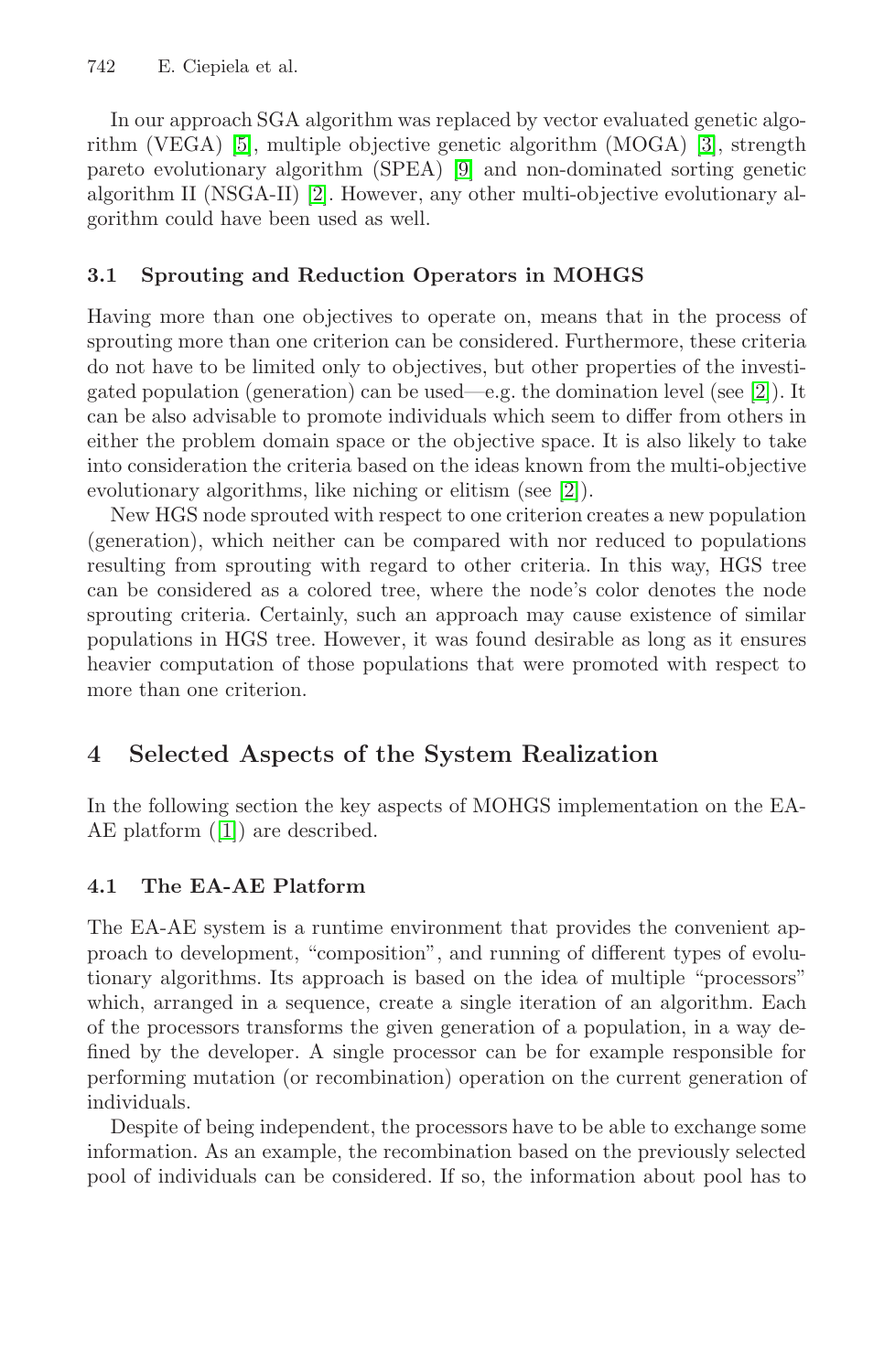be passed forward from pool selector processor. To enable such communication, the individual properties concept is introduced. Processors are able to annotate each individual of the generation they are transforming with "key-value" pairs. In this way, the information is exchanged in "per individual" context and is actually attached to the individual. These "key-value" pairs are called properties and are carried throughout the "evolution step" (see further in this section). The information the processor needs is expressed by property-existence requirements. Hence, the processors are characterized by properties they use and by those they provide.

Once the generation passes the chain of processors custom rankers rate (in the way defined by the developer) the generation's individuals. Each ranker keeps a ranking of the best individuals, to which the rated ones are compared. Depending on the comparison, they are inserted (or not) into the ranker's list.



**Fig. 1.** Principles of EA-AE platform functioning

The sequence of processors along with rankers constitute the evolution step (see Fig. 1a). Evolution step is performed in the context of the problem's objective function and the search region constraints defining a phenotype space.

The phenotype space is responsible for bidirectional mapping between individual's genotype and phenotype. Since within EA-AE phenotypes and genotypes are represented in a generic, normalized, and uniform way, generation processors remain universal and independent of phenotype space. The generic binary genotype is provided as well as floating point phenotype feature (decision variable), etc. What is more, since the objective function is defined using generic phenotypes, it is also separated from the phenotype space. Therefore, the orthogonal concerns such as: search region constraints along with genetic representation, individuals rating, and applied evolutionary algorithm are independent.

The evolution step constitutes the iteration of the evolutionary algorithm. Since the evolution step can be composed of processors and rankers chosen by developer, ideas from different algorithms may be combined in order to find the best heuristic for solving various optimization problems.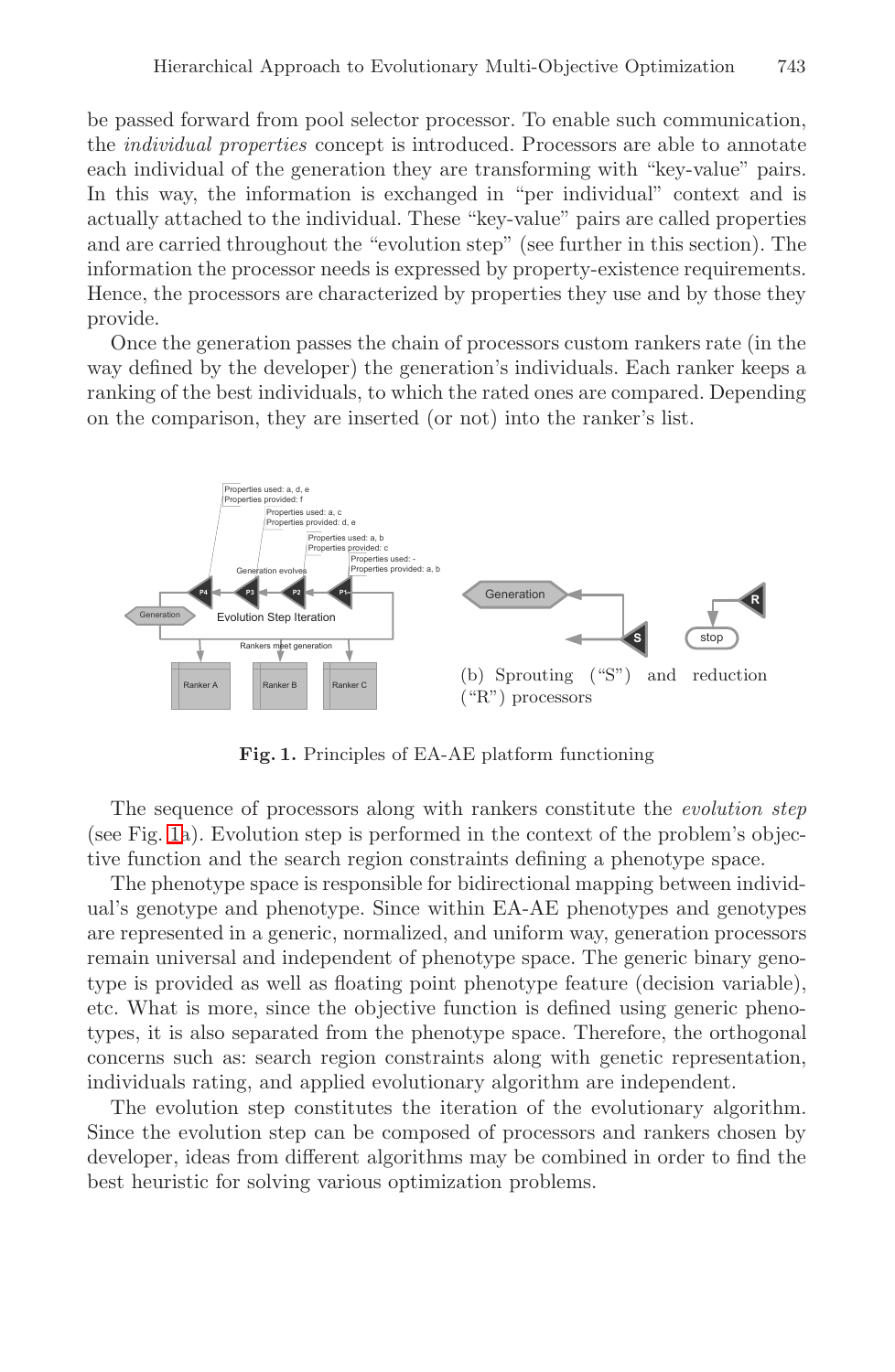## **4.2 Multi-Objective HGS Meets EA-AE**

The EA-AE platform was used for the implementation of the MOHGS algorithms. It was possible because of the EA-AE platform mechanisms and features, which include: the generation processors ability to spawn computation (which enables the HGS branch sprouting), and computation controller, which maintains the structure of the spawned computations and therefore enables HGS tree structure and HGS branch reduction operation. The implementation of MOHGS was reduced to providing HGS-specific generation processors.

As it was previously said, every generation from the HGS node is rated with regard to several criteria. For each of those, a certain number of best individuals is marked and can be used for sprouting new HGS nodes—each initially containing a population of one individual, copied from the initial population. A HGS node containing the derived population evolves in the same way as its parent node does, still, representing the ind[ivi](#page-4-0)duals with higher precision. Simultaneously the initial population's node continues the evolutionary algorithm's transformations.

<span id="page-4-0"></span>The sprouting process is performed by generic sprouting processor (see Fig. 1b) which designates individuals annotated by property with certain name to be sprouted.

The reduction operator is used when populations of two different HGS nodes are operating on a very similar area of decision variables space. The similarity of the HGS nodes defined as the similarity of the areas of decision variables space they operate on, was estimated by the Equation (1).

$$
sim(P_i, P_j) = \frac{1}{|P_i| \cdot |P_j|} \sum_{ind^i \in P_i} \sum_{ind^j \in P_j} dist(ind^i, ind^j)
$$
(1)

where:  $sim(P_i, P_j)$  is the similarity measure of the two populations  $P_i$  and  $P_j$ (located in the *i*-th and *j*-th HGS nodes),  $|P_i|$  is the number of individuals in the population  $P_i$ , ind<sup>i</sup> is the individual from population  $P_i$ ,  $dist(ind^i, ind^j)$  is the distance between ind<sup>i</sup> and ind<sup>j</sup> individuals in the Euclidean metric (ind  $\in \mathbb{R}^{n}$ ).

The nodes reduction operator is introduced as a custom generation processor (see Fig. 1b), which calculates the similarity at the same level of the HGS tree—not only locally between sibling nodes, but also globally. Since the measure (1) is symmetrical, in order to avoid computation redundancy as well as simultaneous reduction of two close populations, each node compares itself only to its ancestors. The node with a similarity measure value less than similarity threshold value does not continue computations. However, despite stopping the parent node, its children remains active.

To avoid the effectiveness losses, the reduction processor was placed before the processor responsible for sprouting in the HGS processor sequence. Otherwise, the amount of similar non-sibling child nodes would have been sprouted just before their parent nodes similarity evaluation.

Each of the HGS nodes is allowed to perform only a defined number of computing iterations. After that, like in the case of reduction, it is stopped. The whole strategy is completed when **all** the HGS nodes are stopped.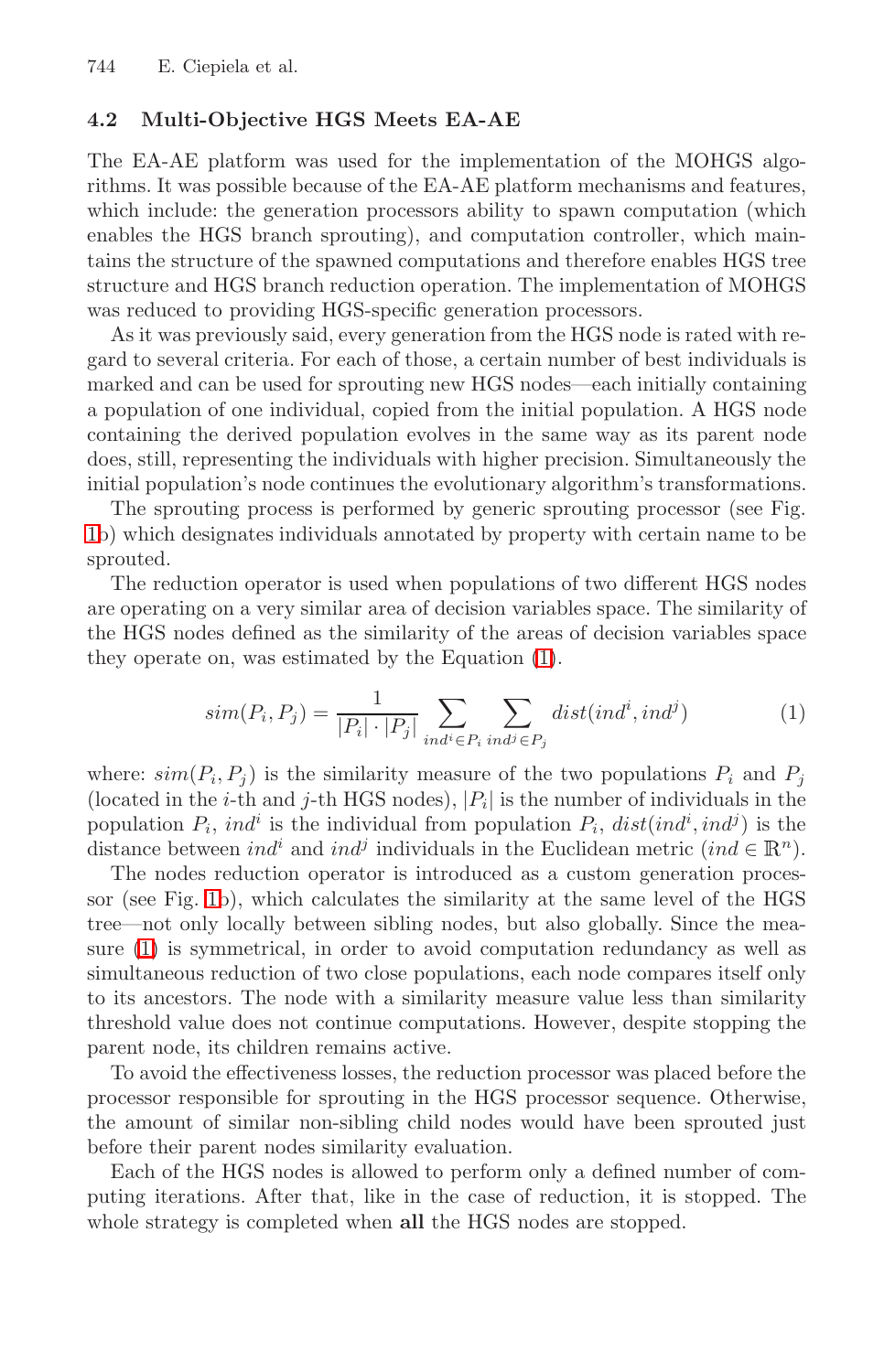# **5 Experimental Results**

The experiments were intended to compare "hierarchical" realizations of various multi-objective evolutionary algorithms with their "classical" versions. To achieve this the Zitzler-Deb-Thiele ZDT1, ZDT3, and ZDT6 problems ([8]) were used.

### **5.1 The Methodology of the Experiments**

In order to ensure comparable result[s,](#page-9-0) [b](#page-9-0)oth classical and HGS-based algorithms were allowed to evolve for the same overall number of iterations. The results' quality was compared using various metrics. The measured time of execution also gave an outlook on the overhead introduced by the HGS strategy.

For the experiments the following multi-objective evolutionary algorithms were chosen: vector evaluated genetic algorithm (VEGA), multiple objective genetic algorithm (MOGA), strength pareto evolutionary algorithm (SPEA) and non-dominated sorting genetic algorithm II (NSGA-II) [2].

The metrics used for measuring the quality of the obtained results are described in [7]. The first trivial metric that was taken into consideration was the number of non-dominated individuals (solutions), which form the approximation of the Pareto frontier. Generally, the greater the value of this metric is, the better is the quality of the found solution.

The Inferior Region  $(IR)$  metric calculates the size of the area dominated by obtained non-dominated individuals. The greater is the Inferior Region Metric' value, the better is the approximation of the ideal Pareto frontier.

The Dominant Region Metric (DR) measures the size of the area that dominates the obtained non-dominated individuals. Generally the smaller is the Dominant Region Metric' value, the better is the approximation of the ideal Pareto frontier. However, its value decreases also in the case of increasing concentration of the Pareto frontier without moving towards the "good point", thus local variations of the metric' value are possible.

The Accuracy Frontier Metric (AF) calculates the size of the area that neither dominates the obtained individuals, nor is dominated by them. It can be observed that the value of this metric can be expressed by t[he fo](#page-2-0)rmula  $1 - DR - IR$ , where  $DR$  and  $IR$  are values of the DR and the IR metrics, respectively. The smaller is the AF metric value, the more complete and concentrated the Pareto frontier approximation is. However, the Accuracy Frontier Metric actually does not measure the quality of the ideal Pareto frontier approximation.

The Pareto Spread Metric compares the range of the obtained Pareto frontier and the ideal Pareto frontier (approximated by "good point" and "bad point").

The tests for all implemented evolutionary algorithms were carried out on a "flat" HGS structure (without sprouting and reduction—see Section 3.1) as well as on a regular HGS tree. This way the equal conditions were assured for both "classical" evolutionary algorithm (the "flat" structure) and HGS using this algorithm.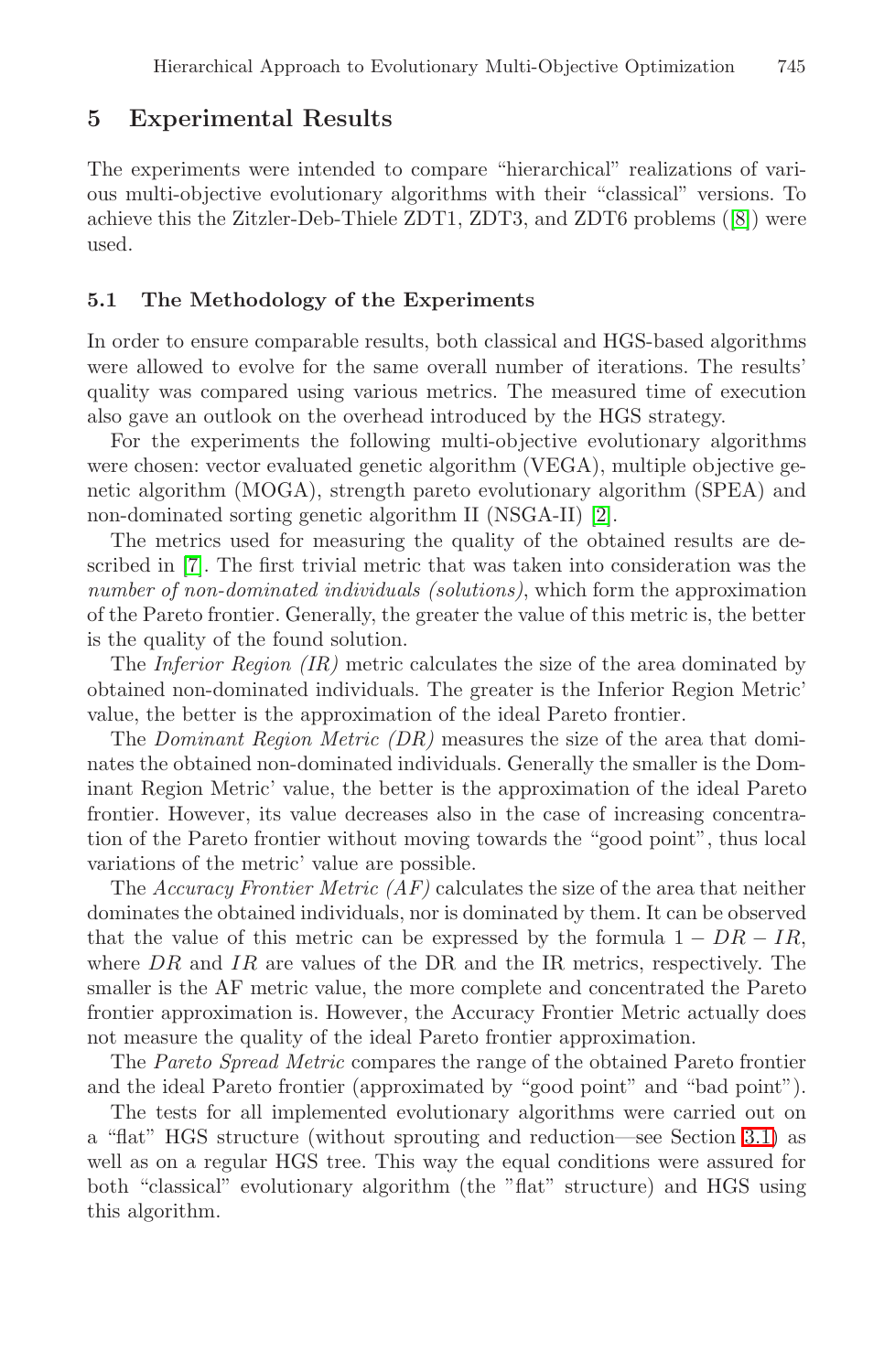[To](#page-7-0) ensure that the number of iterations will be the same in both cases, after HGS execution, iterations on all its nodes were counted and the compared algorithm was iterated exactly the same number of times. The number of individuals per population was also exactly the same.

## **5.2 Discussion of the Results**

The Figures 2, 3, and 4 present plots of the obtained solutions for ZDT-1 with VEGA, ZDT-3 with MOGA, and ZDT-6 with SPEA, respectively. These three were chosen from 20 experiment runs, each per every combination of the problem and the algorithm. Each of the presented experiments completed in 450 iterations.

Detailed comparison of the quality metrics results is shown in the Tables 1–5. The time of computation in each mentioned case was gathered in the Table 6.

On the basis of the experiment's results the HGS-based algorithms can be considered regarding to the following criteria:

<span id="page-6-0"></span>

**Fig. 2.** The plot of obtained Pareto frontier for the ZDT-1 test problem

<span id="page-6-1"></span>

**Fig. 3.** The plot of obtained Pareto frontier for the ZDT-3 test problem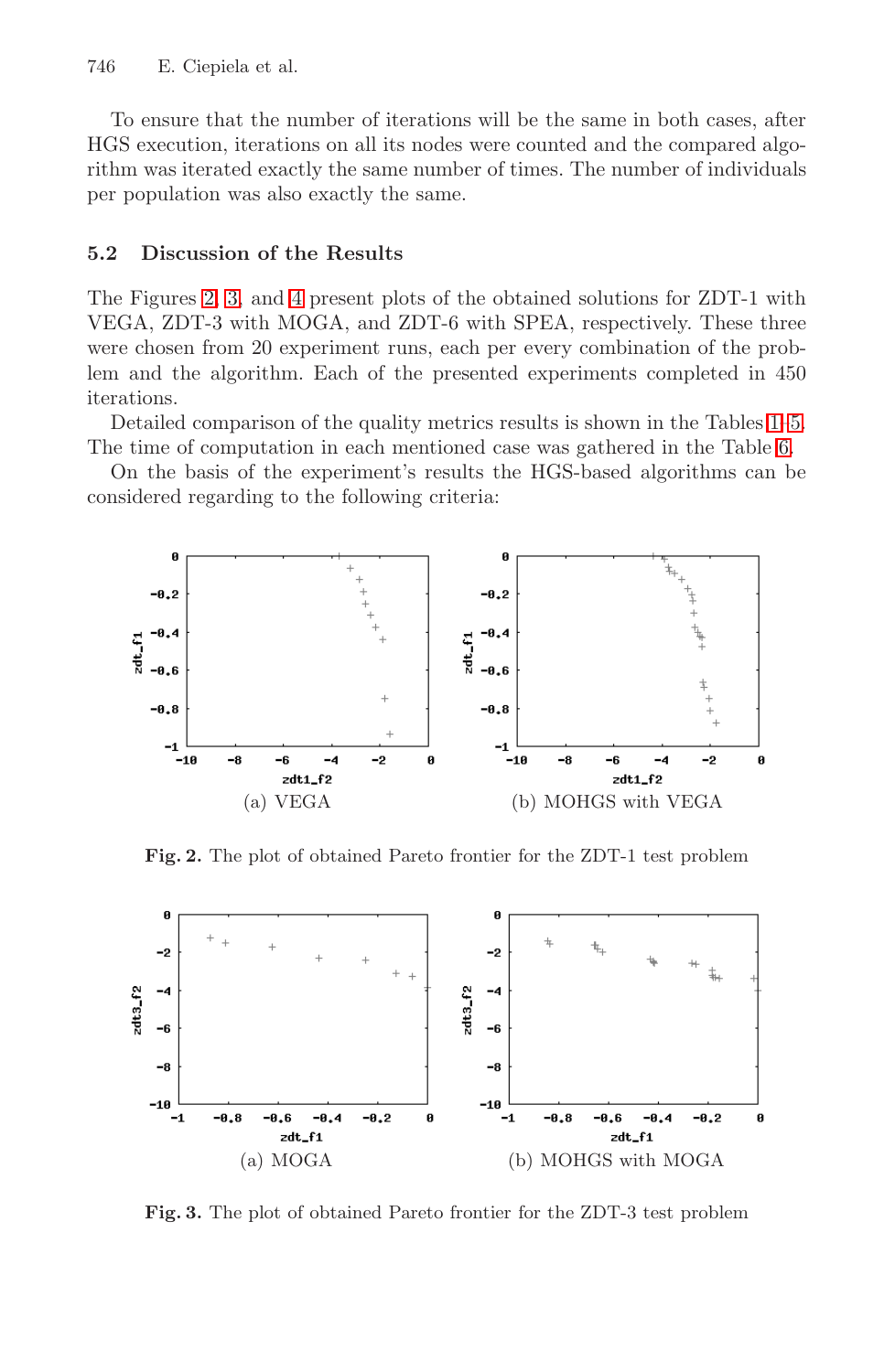<span id="page-7-0"></span>

<span id="page-7-1"></span>**Fig. 4.** The plot of obtained Pareto frontier for the ZDT-6 test problem

**Table 1.** Number of non-dominated individuals metric values comparison

| test problem / algorithm classic strategy HGS |    |  |
|-----------------------------------------------|----|--|
| ZDT-1 / VEGA                                  | 10 |  |
| $ZDT-3$ / MOGA                                |    |  |
| ZDT-6 / SPEA                                  |    |  |

- 1. Number of non-dominated individuals. In the [ca](#page-8-0)se of HGS the number of non-dominated individuals is usually significantly greater than in the case of "classic" algorithm (see T[abl](#page-8-1)e 1). It means that HGS offers a wider and more varied range of acceptable solutions.
- 2. Other Pareto frontier's quality metrics values. The "classic" strategies' Inferior Region metric values (Table 2) are in the most cases slightly better (the [va](#page-8-2)lues are 1-5% higher). Similarly, the Dominant Region (Table 3) remains a little better (below 10%) in the case of "classic" algorithm. On the other hand, HGS obtains better Accuracy Frontier metric values (Table 4), which is implied by densely filled Pareto frontier. Moreover, the Overall Pareto Spread is more satisfactory in HGS (see Table 5). The differences in Accuracy Frontier and Overall Pareto Spread metrics decrease with the test problem complexity.
- <span id="page-7-2"></span>3. Efficiency. The overhead introduced by the MOHGS usually varies between 10-30% (see Table 6).

**Table 2.** Inferior Region metric values comparison

| test problem / algorithm classic strategy HGS |        |        |
|-----------------------------------------------|--------|--------|
| ZDT-1 / VEGA                                  | 0.7741 | 0.7284 |
| ZDT-3 / MOGA                                  | 0.7715 | 0.7673 |
| $ZDT-6 / SPEA$                                | 0.0323 | 0.0393 |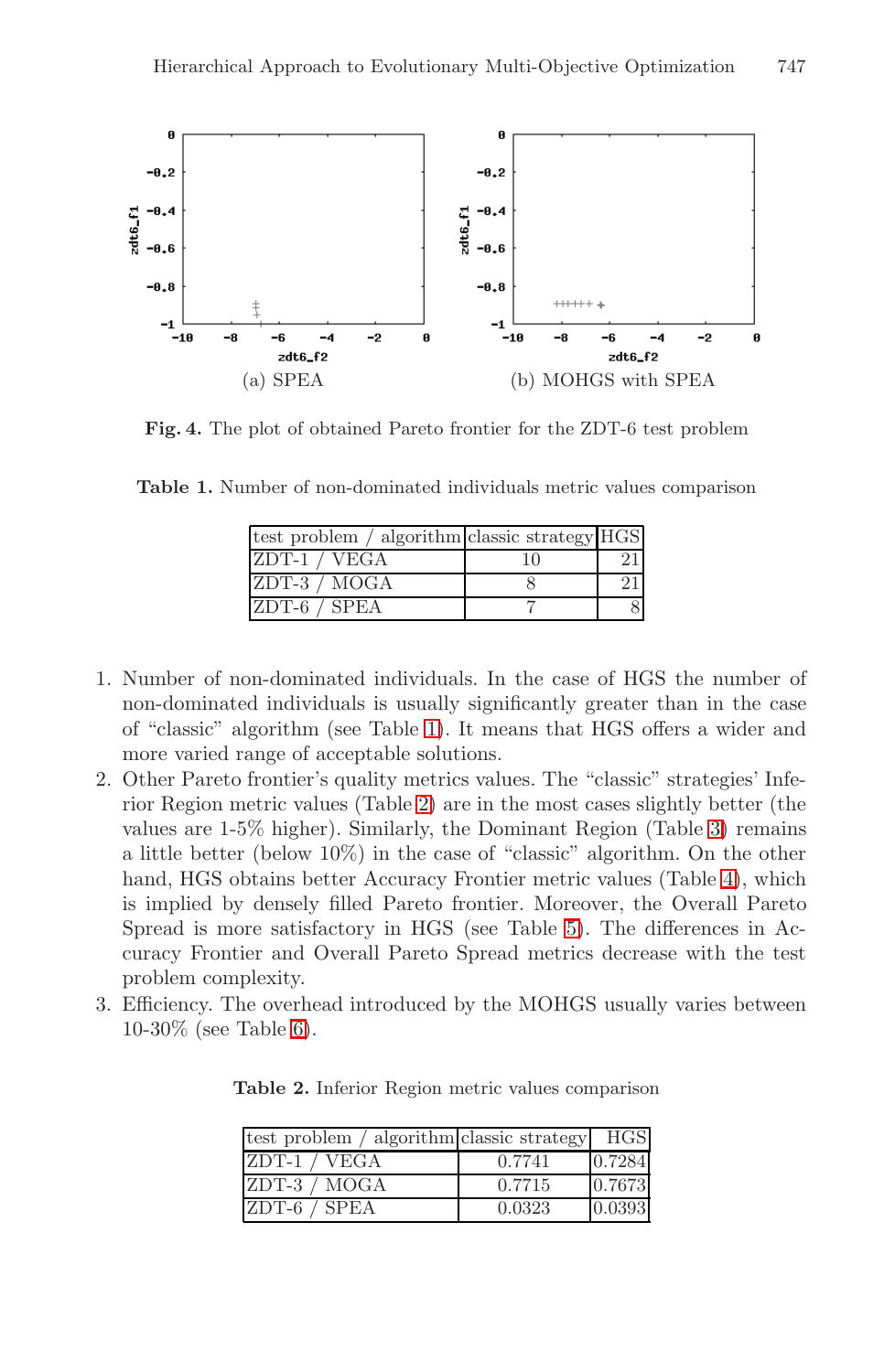| test problem / algorithm classic strategy HGS |        |        |
|-----------------------------------------------|--------|--------|
| ZDT-1 / VEGA                                  | 0.1981 | 0.2290 |
| $ZDT-3/MOGA$                                  | 0.1813 | 0.1981 |
| $ZDT-6$ / SPEA                                | 0.6958 | 0.7382 |

<span id="page-8-0"></span>**Table 3.** Dominant Region metric values comparison

<span id="page-8-1"></span>**Table 4.** Accuracy Frontier metric values comparison

| test problem / algorithm classic strategy HGS |        |        |
|-----------------------------------------------|--------|--------|
| $ZDT-1 / VEGA$                                | 0.0279 | 0.0426 |
| $ZDT-3 / MOGA$                                | 0.0472 | 0.0345 |
| $ZDT-6$ / SPEA                                | 0.2719 | 0.2225 |

<span id="page-8-2"></span>**Table 5.** Overall Pareto Spread metric values comparison

| test problem / algorithm classic strategy HGS |        |        |
|-----------------------------------------------|--------|--------|
| ZDT-1 / VEGA                                  | 0.1993 | 0.2283 |
| ZDT-3 / MOGA                                  | 0.2276 | 0.2231 |
| $ZDT-6 / SPEA$                                | 0.0020 | 0.0019 |

**Table 6.** Time elapsed for computing [ms]

| test problem / algorithm iterations classic strategy HGS |     |       |       |
|----------------------------------------------------------|-----|-------|-------|
| $ZDT-1 / VEGA$                                           | 450 | 17906 | 23110 |
| $ZDT-3 / MOGA$                                           | 450 | 27875 | 34188 |
| ZDT-6 / SPEA                                             | 450 | 21766 | 19766 |

4. Even Pareto Spread. However not measured by any metric formula, worth taking into consideration is the observation that HGS much more evenly spreads the Pareto frontiers' individuals (compare Figures 2, 3, and 4).

While performing the experiments a strong and non-linear impact of HGS parameters such as node similarity threshold value, population size or metaepoch length on the strategy course was observed.

It is also worth mentioning that HGS enables distribution and parallelization of computations and does not cause high communication overhead, which involves only sending sprouted individual. However, the reduction operation in distributed environment remains a non-trivial and extremely important issue.

# **6 Concluding Remarks**

In this paper the "hierarchical" approach to evolutionary multi-objective optimization was presented. The results of preliminary experiments show that still